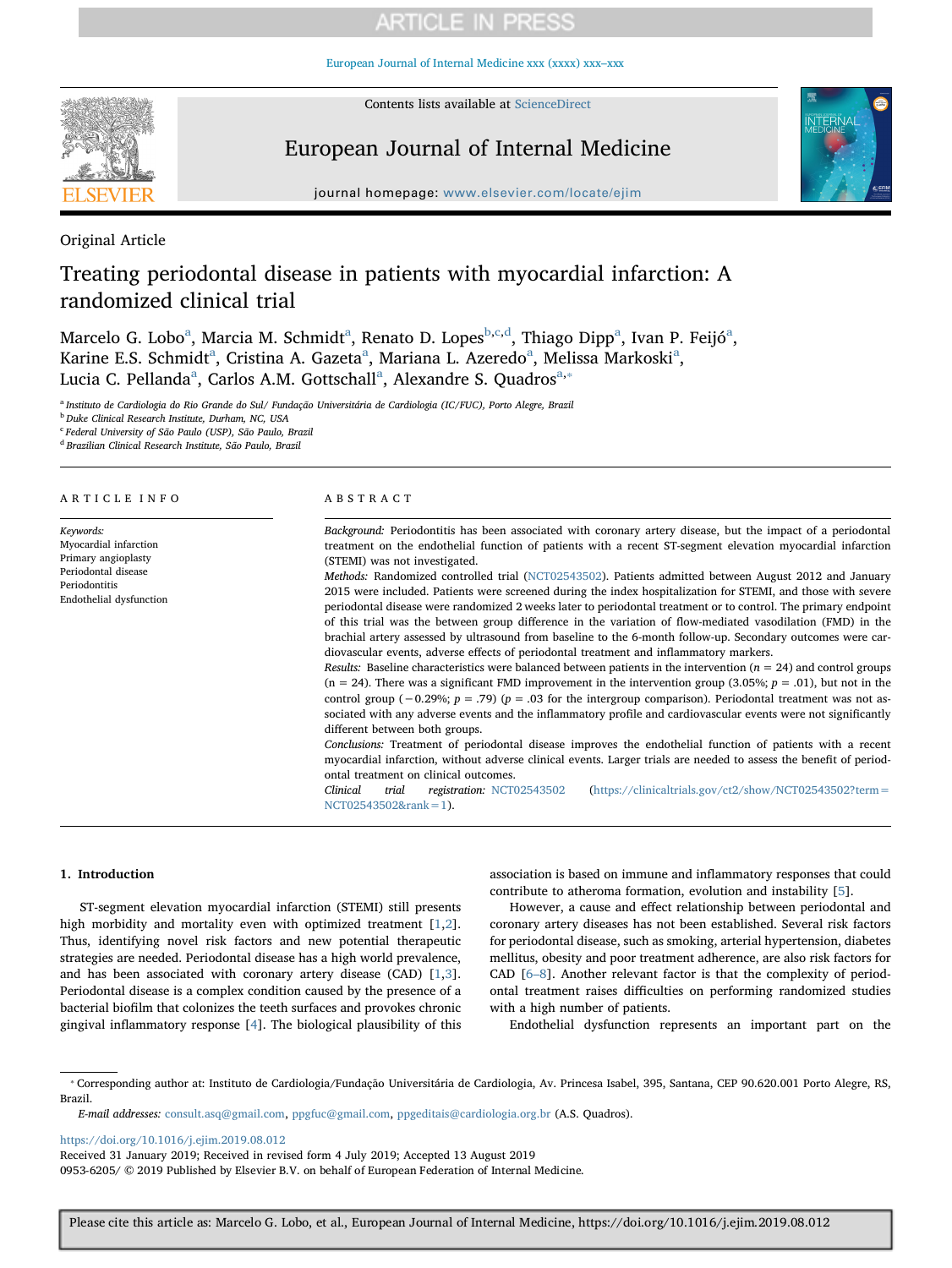atherogenic process, and it has been used as a surrogate endpoint in studies of patients with CAD [9–[11](#page-4-6)]. A previous trial demonstrated significant benefit of periodontal treatment on improving endothelial function of individuals with severe periodontal disease, but without CAD [\[11](#page-4-7)]. The impact of a periodontal treatment on the endothelial function of patients with a recent ST-segment elevation myocardial infarction (STEMI) was not investigated, and it is the objective of the present study.

#### 2. Materials and methods

This study was a randomized controlled parallel clinical trial, registered on [www.clinicaltrials.gov](http://www.clinicaltrials.gov) under the number [NCT02543502](http://clinicaltrials.gov/show/NCT02543502). The study was approved by the institutional review board, and all patients enrolled provided written informed consent. The authors are solely responsible for the design and conduct of the study, statistical analysis, drafting and editing of the paper, and approval of its final contents. This study was performed without extramural funding.

All consecutive patients with STEMI admitted to our institution between August 2012 and January 2015 were considered for the study. Patients were screened during the index hospital admission for STEMI by a cardiologist and a periodontist. The inclusion criteria were STEMI and severe periodontal disease. STEMI was defined as typical chest pain at rest associated with ST-segment elevation of at least 1 mm in 2 contiguous leads in the frontal plane or 2 mm in the horizontal plane, or typical pain at rest in patients with a new, or presumably new, left bundle-branch block. Severe periodontal disease was defined by clinical attachment loss higher or equal to 4 mm and subgingival probing depth higher or equal to 6 mm in at least 5 teeth, associated to gingival bleeding in at least 8 teeth [\[12](#page-4-8)].

Exclusion criteria were age under 30 years old, HIV positive, chronic inflammatory diseases, neoplastic diseases, drug addiction, use of anticonvulsants, use of immune suppressants, pregnancy, lactation, significant dental loss  $\zeta$  ( $\zeta$  8 teeth remaining), long length of stay in the hospital (> 10 days), a new myocardial infarction after the index event and before randomization, stent thrombosis and refusal to sign the informed consent.

Patients randomized to the intervention group underwent thorough periodontal evaluation by a periodontist (ML) at the dentistry clinic. All permanent teeth except for the third molars were assessed with an odontoscope and a periodontal probe. Each tooth was examined in four sites (vestibular, distal, lingual and mesial), evaluating visible plaque, probing depth, bleeding on probing and insertion loss [[13\]](#page-4-9).

Patients in the intervention group received periodontal treatment, while patients randomized to the control group received no periodontal treatment. However, periodontal treatment was offered to the patients in the control group after the end of the study. The periodontal treatment was performed with a standard treatment sequence by the same periodontist (ML) at the dentistry clinic. In the first session, information on periodontal disease was provided to the patients, focusing on the importance of controlling supragingival bacterial biofilm for treatment success. Retentive plaque factors (dental calculus) were removed. Decay lesions were restored with provisional material; root remains were extracted, and badly adapted restorations were adjusted. Supragingival calculus was removed with periodontal curettes, followed by supragingival scaling and polishing with rubber cup, prophylactic paste, dental floss and/or interdental brush. Antibiotics prophylaxis was not used before the procedures [\[14](#page-4-10)]. Patients received instruction on personalized oral hygiene with multi bristle brush, toothpaste, dental floss and interdental brush.

The second session was scheduled to occur fourteen days after the first appointment. Subgingival root and scaling were initiated with periodontal curettes and files under local anesthesia for a maximum period of four weeks. Further sessions were scheduled as needed. By the end of each visit, patients received professional plaque removal and oral hygiene reinforcement according to individual needs in order to motivate and obtain effective behavioral changes. After 90 days, patients were reassessed for dental hygiene check and additional professional plaque removal. A final complete periodontal examination was performed at 6 months after enrolment.

The primary endpoint of this trial was the between group difference in the variation of flow-mediated vasodilation (FMD) in the brachial artery assessed by ultrasound from baseline to follow-up. Flow-mediated vasodilation was measured to evaluate the arterial endotheliumdependent vasodilation using a high-resolution vascular ultrasound (EnVisor CHD; Philips, Bothell, WA, USA) and a 3–12 MHz linear-array transducer (L12–3, Philips, Bothell, WA, USA) [[15\]](#page-4-11). Patients were submitted to a baseline and final evaluation, which were performed in triplicate by an experienced operator (TD). The evaluations were performed in the period of the morning after an 8-h fast, in controlled temperature (22 °C). After a ten-minute rest, images of the brachial artery were recorded with a linear transducer placed continuously over the antecubital fossa for one minute (basal). Flow measurements were continuously made with a Doppler wave pulse at an angle of 70°. The sphygmomanometer cuff was inflated to 50 mm/Hg above the systolic blood pressure for five minutes, and brachial artery diameter after 60 s of cuff deflation was compared to the basal diameter. The brachial artery diameter images at the end of diastole were digitalized and recorded in 3-s gaps, and analyzed offline using the equipment software. The increase of blood flow after cuff deflation was expressed as the reactive-hyperemia ratio.

Secondary outcomes were indices of periodontal health, inflammatory markers, and clinical outcomes. Safety outcomes were the incidence of clinically significant bacteremia and adverse cardiovascular events. Clinically significant bacteremia was defined as the occurrence of fever > 37.8 °C in the first 24 h following periodontal treatment. Cardiovascular events assessed were death, myocardial infarction, stent thrombosis and urgent revascularization. Myocardial infarction (MI) was defined by chest pain with elevation of serum biomarkers, with ST-segment elevation or new Q waves. Stent thrombosis was defined according to the Academic Research Consortium criteria [\[16](#page-4-12)]. Urgent revascularization was defined as an unplanned revascularization procedure in the first 30 days after the index STEMI, either by percutaneous coronary intervention (PCI) or coronary artery by-pass surgery, to treat recurrent myocardial ischemia. All cardiovascular events were centrally adjudicated by the study investigators (MS,  $AO$ ).

Serum levels of IL-1β, IL-6 and IL-10 were determined by the ELISA test, based on antigen-antibody interaction using commercial kits (Elabsciences), in accordance with the manufacturers' instructions. All samples were dosed in duplicate before periodontal treatment and at the 6-month follow-up (MK). The data are expressed as protein picograms per milliliter (pg/mL).

Sample size was estimated in 88 patients to detect a 1% difference in the flow-mediated dilation between the two study groups with an average standard deviation of 1.67%, for a two-sided  $p < .05$  and 80% statistical power [[11\]](#page-4-7). However, the recruitment rate was lower than initially expected due to a high percent of study patients with exclusion criteria and to logistical aspects. The operational aspects of systematically evaluating periodontal disease in patients hospitalized for an acute myocardial infarction were a challenge that was underestimated in the beginning of the study. For these reasons, the trial was interrupted prematurely after including 48 patients in a two and a half years period. We have performed a sensitivity analysis using an arbitrary penalty of a p value of 0.025 to account for this lower than initially projected statistical power, which was 67%.

We performed the baseline evaluation of FMD two weeks after hospital discharge in all patients. The randomization to the intervention or control group was performed after this evaluation with a computergenerated table [\(www.randomization.com\)](http://www.randomization.com). The control group did not receive any clinical intervention during the study period. Allocation of randomization was concealed, and it was done by one of the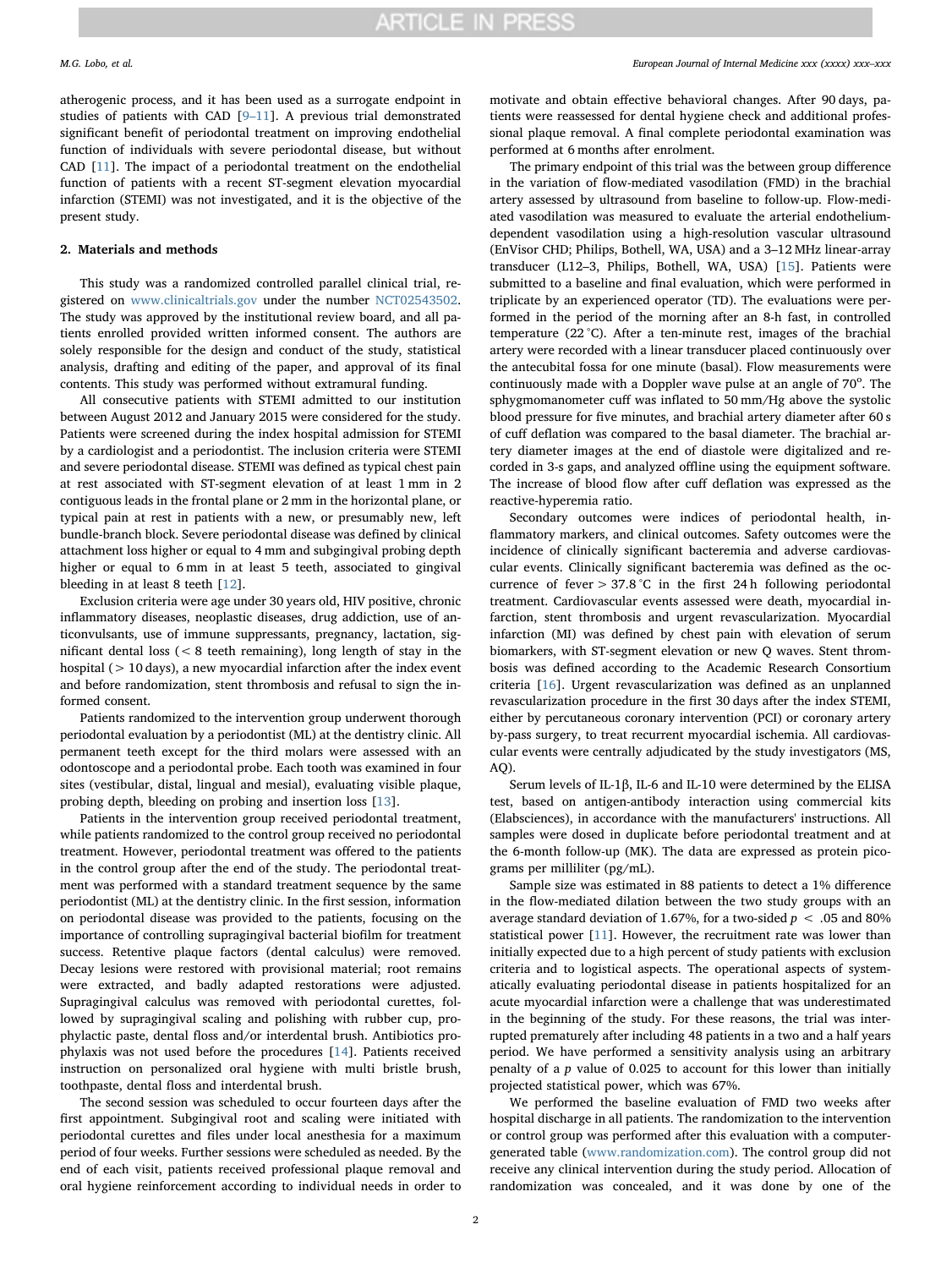## ARTICLE IN PRESS

#### investigators (IP).

Periodontal treatment was opened and performed by one of the investigators (ML). The evaluation of the endothelial function was performed by an investigator (TD) blinded to the treatment assignment. Other health care providers who were involved in patient care did not know about the patient treatment allocation.

Data were analyzed using SPSS 22. Categorical variables were presented as percent, and continuous variables as mean and standard deviation or median and interquartile range. All analyzes were based on the intention-to-treat principle. The t-test and the chi-square test were used to compare baseline variables between groups. The Mann-Whitney test was used to compare cytokine levels from baseline to 6-month follow-up. The t-test for paired samples was used to compare FMD before and after periodontal treatment. A generalized estimative equation with the Bonferroni method was applied to assess the statistical significance of the difference in the intergroup FMD variation, and the result was presented with confidence intervals. A two tailed  $p < .05$  was considered statistically significant for all tests.

#### 3. Results

The study flowchart is shown in [Fig. 1](#page-2-0). From the 632 individuals presenting with STEMI to our institution during the study period, 61 patients died, 228 patients did not have severe periodontal disease, 255 patients had significant dental loss and 37 patients were excluded for other reasons. One patient was screened for participation, but presented a new myocardial infarction after hospital discharge and before randomization, and therefore, was considered a screening failure.

The final study sample was comprised of 48 individuals. Baseline characteristics according to study treatment are shown in [Table 1.](#page-2-1) Patients in the control group more frequently presented family history of CAD than patients in the treatment group, but all other characteristics were not statistically different between both groups. [Table 2](#page-2-2) shows angiographic and laboratorial variables, which were similar between patients assigned to periodontal treatment or control.

[Table 3](#page-2-3) shows the evaluation of periodontal status before treatment and at the 6-month follow-up. We observed statistically significant reductions in all indices after periodontal treatment: lower number of teeth with probing depth higher or equal to 4 mm, fewer teeth with clinical attachment loss higher or equal to 4 mm, less bleeding on probing and visible plaque.

[Fig. 2](#page-3-0) shows the effect of periodontal treatment on the primary study outcome. Flow-mediated dilation significantly improved in patients receiving periodontal treatment (from 9.0  $\pm$  4.4% at baseline to

<span id="page-2-0"></span>

Fig. 1. Study flowchart. STEMI, ST-segment elevation myocardial infarction; HIV, Human Immunodeficiency Virus.

<span id="page-2-1"></span>

| Table 1                   |  |
|---------------------------|--|
| Baseline characteristics. |  |

| Characteristic              | Treatment $(n = 24)$ | Control $(n = 24)$ | $\boldsymbol{p}$ |
|-----------------------------|----------------------|--------------------|------------------|
| Age, years                  | $52.7 \pm 9.3$       | $54.6 \pm 6.7$     | 0.42             |
| Male, %                     | 68                   | 75                 | 0.52             |
| Hypertension, %             | 71                   | 75                 | 0.74             |
| Diabetes mellitus, %        | 33                   | 21                 | 0.33             |
| Dyslipidemia, %             | 33                   | 46                 | 0.37             |
| Smoking, %                  | 78                   | 90                 | 0.30             |
| Family history of CAD, %    | 8                    | 33                 | 0.03             |
| Medical history             |                      |                    |                  |
| <b>PCI, %</b>               | 21                   | 33                 | 0.33             |
| CABG, %                     | 4                    | $\Omega$           | 0.75             |
| Myocardial infarction, %    | 29                   | 33                 | 0.75             |
| Congestive heart failure, % | 8                    | 4                  | 0.55             |
| Chronic renal failure, %    | $\Omega$             | $\Omega$           |                  |
| Anterior MI, %              | 50                   | 29                 | 0.14             |
| TIMI risk score             | $2.58 \pm 1.62$      | $2.15 \pm 1.34$    | 0.47             |
| Delta T, hours              | 3.00 [1.00-4.78]     | 3.68 [2.71-5.76]   | 0.13             |
| Door-to-balloon time, hours | 1.00 [0.88-1.40]     | 1.05 [0.86-1.47]   | 0.11             |

CAD, coronary artery disease; PCI, percutaneous coronary intervention; CABG, coronary artery bypass grafting;MI, myocardial infarction; TIMI, Thrombolysis in Myocardial Infarction.

### <span id="page-2-2"></span>Table 2

| Characteristic                                                                                                                                                                                                                                    | Treatment $(n = 24)$                                                                                                                             | Control $(n = 24)$                                                                                                                             | $\boldsymbol{p}$                                                     |
|---------------------------------------------------------------------------------------------------------------------------------------------------------------------------------------------------------------------------------------------------|--------------------------------------------------------------------------------------------------------------------------------------------------|------------------------------------------------------------------------------------------------------------------------------------------------|----------------------------------------------------------------------|
| Three-vessel disease, %<br>LAD involvement, %<br>Reference vessel diameter,<br>mm<br>Lesion length, mm                                                                                                                                            | 10<br>43<br>$3.39 \pm 0.76$<br>$16.7 \pm 6.6$                                                                                                    | 12<br>26<br>$3.16 \pm 0.55$<br>$17.9 \pm 9.0$                                                                                                  | 0.60<br>0.22<br>0.27<br>0.67                                         |
| TIMI grade 3 flow<br>Pre, %<br>Post. %                                                                                                                                                                                                            | 29<br>95                                                                                                                                         | 17<br>91                                                                                                                                       | 0.34<br>0.52                                                         |
| Blush grade 3<br>Pre, %<br>Post, %                                                                                                                                                                                                                | 21<br>79                                                                                                                                         | 4<br>78                                                                                                                                        | 0.09<br>0.94                                                         |
| Laboratory evaluation<br>Blood glucose, mg/dl<br>Total cholesterol, mg/dl<br>HDL cholesterol, mg/dl<br>Triglycerides, mg/dl<br>C-reactive protein, mg/dl<br>Fibrinogen, mg/dl<br>Hematocrit, %<br>Hemoglobin, g/dL<br>Leukocytes, mm <sup>3</sup> | $142 \pm 41$<br>$196 + 46$<br>$46 \pm 20$<br>$145 \pm 97$<br>$0.34$ [0.13-0.92]<br>$271 \pm 52$<br>$42 \pm 4$<br>$14 \pm 1$<br>$11,907 \pm 4688$ | $183 \pm 82$<br>$191 + 42$<br>$42 + 14$<br>$167 \pm 102$<br>$0.52$ [0.23-2.81]<br>$329 + 113$<br>$41 \pm 5$<br>$14 \pm 1$<br>$12,196 \pm 2883$ | 0.08<br>0.74<br>0.51<br>0.52<br>0.22<br>0.19<br>0.58<br>0.42<br>0.85 |
| Platelets, mm <sup>3</sup><br>Creatinine, mg/dL<br>Peak CK-MB, ng/mL<br>Peak US troponin, ng/mL                                                                                                                                                   | $241,800 \pm 80,272$<br>$0.93 \pm 0.31$<br>23 [7-52]<br>491 [88-4067]                                                                            | $238,500 \pm 46,949$<br>$0.87 + 0.15$<br>43 [11-87]<br>1907 [1205-5998]                                                                        | 0.88<br>0.49<br>0.22<br>0.24                                         |

LAD, left anterior descending artery; TIMI, Thrombolysis in Myocardial Infarction; HDL, high-density cholesterol; CK-MB, creatine kinase-MB; US, ultra-sensitive.

### <span id="page-2-3"></span>Table 3

Indices of periodontal status at baseline and at the 6-month after enrolment in patients in the intervention group.

| Indices (by teeth)                   | <b>Baseline</b> | 6-month | P            |
|--------------------------------------|-----------------|---------|--------------|
| Probing depth $\geq 4$ mm            | 75%             | 11%     | ${}_{0.001}$ |
| Clinical attachment loss $\geq$ 4 mm | 90%             | 50%     | ${}_{0.001}$ |
| Bleeding to probing                  | 79%             | 17%     | ${}_{0.001}$ |
| Visible plaque                       | 77%             | 12%     | ${}< 0.001$  |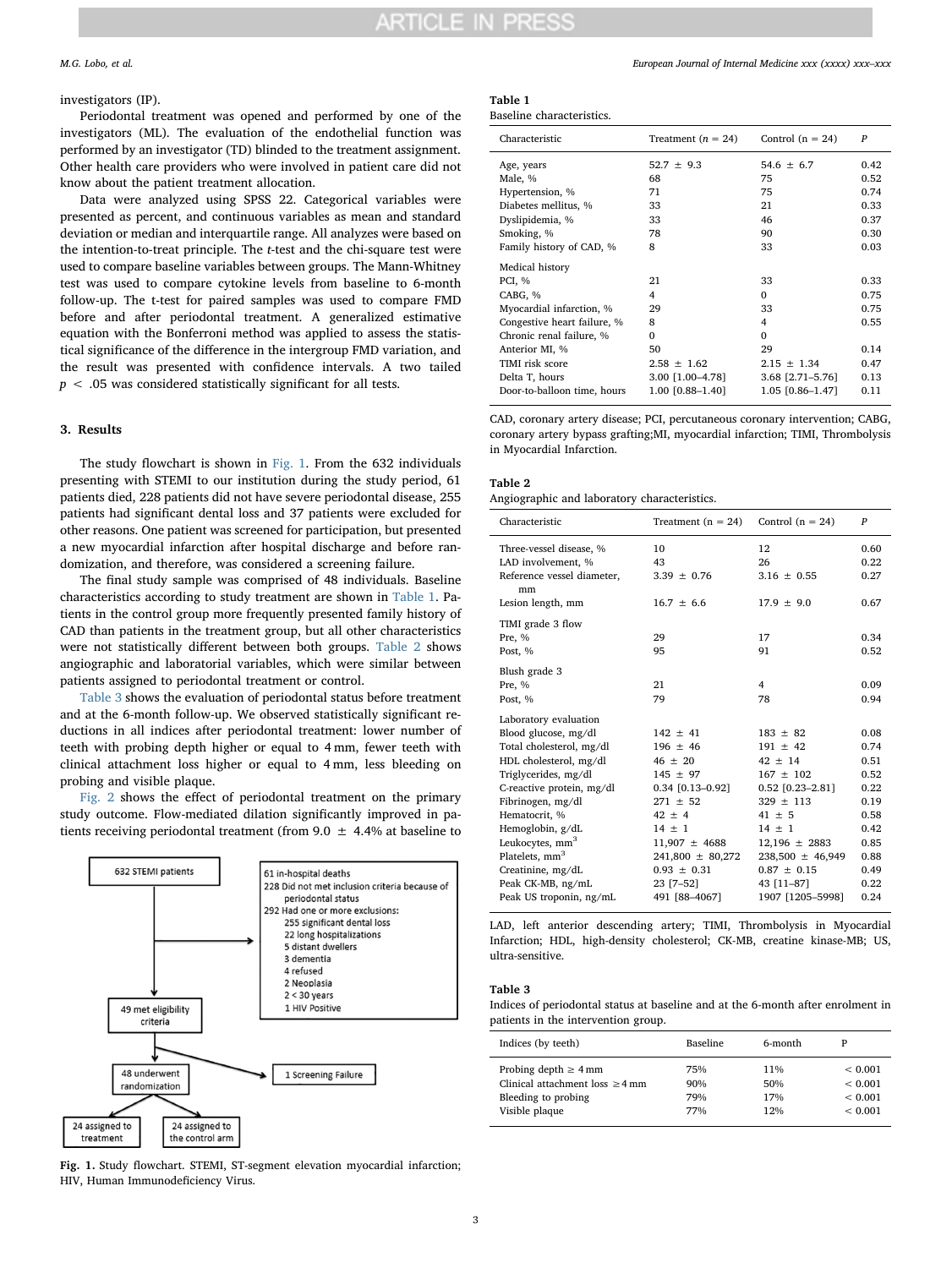<span id="page-3-0"></span>

Fig. 2. Primary endpoint. Baseline and follow-up FMD values in the intervention and control group. FMD, flow-mediated dilation.

12.1  $\pm$  5.6% at follow-up;  $p = .01$ ), but it did not significantly change in patients in the control group (from  $12.2 \pm 7.2$ % at baseline to 11.9  $\pm$  4.0% at follow-up;  $p = .79$ ).

The difference in FMD variation between both groups was 3.4%  $(CI = 0.6 - 5.8\%)$ , and this was statistically significant according to the generalized estimative equation with the Bonferroni correction method  $(p = .03)$ . In a sensitivity analysis with an alpha level of a 0.025 to account for the lower than projected statistical power, the  $p$  value was  $p = .07$ , which was not statistically significant but showed a strong trend towards the primary study hypothesis.

Regarding the inflammatory markers, we did not find statistically significant differences between baseline and 6-month values of interleukin-1B, interleukin-6 and interleukin 10 in either group ([Fig. 3\)](#page-3-1).

#### 4. Discussion

In the present study, we have investigated the impact of periodontal treatment in patients with a recent myocardial infarction and severe periodontal disease. To our knowledge, this is the first study with patients with a recent myocardial infarction randomized to periodontal treatment or control. The main findings were that periodontal treatment significantly improved endothelial function of the brachial artery, without adverse clinical effects. Periodontal disease was previously associated with recurrent cardiovascular events in patients with a recent myocardial infarction [\[17](#page-4-13),[18\]](#page-4-14) but no randomized clinical trial to date has assessed the effect of periodontal treatment on these patients. The post-infarction period is characterized by generalized inflammation and endothelial dysfunction [\[19](#page-4-15),[20](#page-4-16)] and an intervention improving endothelial function in this context may be clinically relevant. If confirmed by larger trials adequately powered to clinical outcomes, periodontal treatment could represent a novel approach to contribute to the improvement of cardiovascular outcomes in patients with a recent MI.

The strong association found between periodontal and cardiovascular diseases in epidemiological and cohort studies has raised the question if one disease influences the pathogenesis of the other [[6](#page-4-5),[7](#page-4-17)]. Periodontal disease could stimulate or aggravate cardiovascular diseases by contributing to the inflammatory milieu. Because of the potential that preventing or treating periodontal disease could reduce cardiovascular events, this line of investigation has potentially important clinical implications. It has been shown that periodontal treatment improves lipid levels [\[21](#page-4-18),[22\]](#page-4-19), inflammation [\[3,](#page-4-2)[23](#page-4-20)] and endothelial function in individuals with periodontitis [[11,](#page-4-7)[24](#page-4-21)], but there are few trials including patients with established cardiovascular disease. It is important to evaluate the effectiveness of periodontal treatment in patients with established CAD, because there is an acute increase in inflammation and worsening of endothelial function in the first hours and days after periodontal treatment [[11\]](#page-4-7). These effects have been attributed to the transient bacteremia that may occur when the mouth of a patient with periodontitis is surgically intervened. While in healthy subjects these physiological responses were not associated with overt clinical consequences, patients with cardiovascular diseases could be more sensitive to these effects, due to their own cardiovascular disorders and also to the frequent presence of other comorbidities.

Bokhari et al. randomized 317 patients with angiographically proven CAD to periodontal treatment or to a control group, and periodontal therapy significantly reduced systemic levels of C-reactive protein, fibrinogen and white blood cells [[25\]](#page-4-22). No acute adverse events were reported associated with periodontal treatment. Offenbacher et al. included 302 patients with previous CAD in the PAVE Pilot study, and did not find any acute adverse events of periodontal treatment [[26\]](#page-4-23). In the present study, we also did not find any acute adverse reactions associated with periodontal treatment.

The primary outcome in our study was the flow-mediated dilation of the brachial artery, which is a traditional surrogate endpoint in cardiovascular trials. Endothelial dysfunction plays an important role in atherosclerosis, since its inception to the advanced stages of the disease [[19](#page-4-15)[,27](#page-4-24)[,28](#page-4-25)]. Ultrasound assessment of brachial artery FMD during reactive hyperaemia is a reproducible method for the assessment of endothelial dysfunction [\[29\]](#page-4-26), and it is predictive of endothelial dysfunction in the coronary circulation [\[30](#page-4-27)]. Therefore, brachial artery FMD has emerged as an attractive noninvasive technique for the study of endothelial function as a marker of subclinical atherosclerosis. In a recent metanalysis with 35 FMD studies of 17,280 participants, it was found that 1% increase in FMD was associated with 12% less recurrent cardiovascular events [\[31](#page-4-28)].

In our study, periodontal treatment did not have a significant effect on circulating levels of inflammatory markers. This is in contrast with

<span id="page-3-1"></span>

Fig. 3. A – Serum interleukin-1β levels at baseline and at the 6-month follow-up in patients in the intervention and control group. IL-1β, interleukin-1β. B – Serum interleukin-6 levels at baseline and at the 6-month follow-up in patients in the intervention and control group. IL-6, interleukin-6. C – Serum interleukin-10 levels at baseline and at the 6-month follow-up in patients in the intervention and control group. IL-10, interleukin-10.